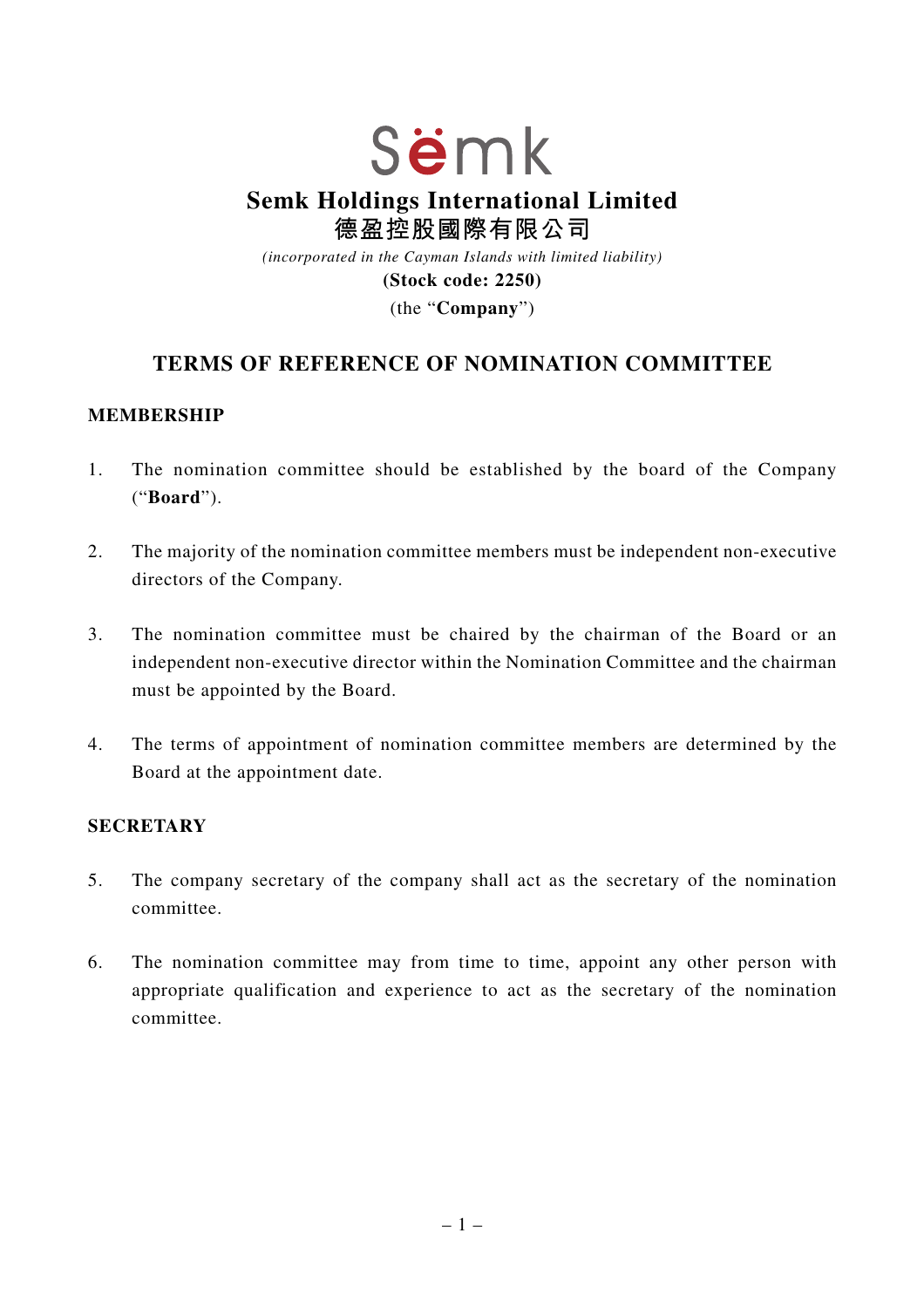### **FREQUENCY AND PROCEEDINGS OF MEETINGS**

- 7. The nomination committee should meet at least once a year. The member of Nomination Committee can call for a meeting anytime when it is necessary. Any member or the secretary of the nomination committee can call for a meeting.
- 8. Notice of at least 14 days should be given for any meeting, unless such notification is waived by all members of the nomination committee. Notwithstanding the notification period, the attendance of the member of the committee at the meeting would be deemed to be treated as the waiver of the required notification requirement. If the follow up meeting takes place within 14 days after the meeting, then no notification is required for such follow up meeting.
- 9. The quorum necessary for the transaction of business of the nomination committee shall be two members of the nomination committee, one of whom must be an independent non-executive director.
- 10. Meeting can be attended in person or via electronic means including telephonic or videoconferencing. The members of the nomination committee can attend the meeting via telephonic or any similar communication device (all persons attending such meeting should be able to hear from such member via such communication device).
- 11. Resolutions of the nomination committee should be passed by more than half of the members.
- 12. The resolution passed and signed by all members of the nomination committee is valid, and the validity is same as any resolution passed in the meeting held.
- 13. Full minutes of nomination committee meeting should be kept by a duly appointed secretary of the nomination committee and should be available for inspection at any reasonable time on reasonable notice by any director of the Company. Minutes of the meeting should record in sufficient detail the matters considered and decisions reached, including any concerns raised by directors or dissenting views expressed. Draft and final versions of minutes of the meeting should be sent to all committee members for their comments and records, within a reasonable time after the meeting.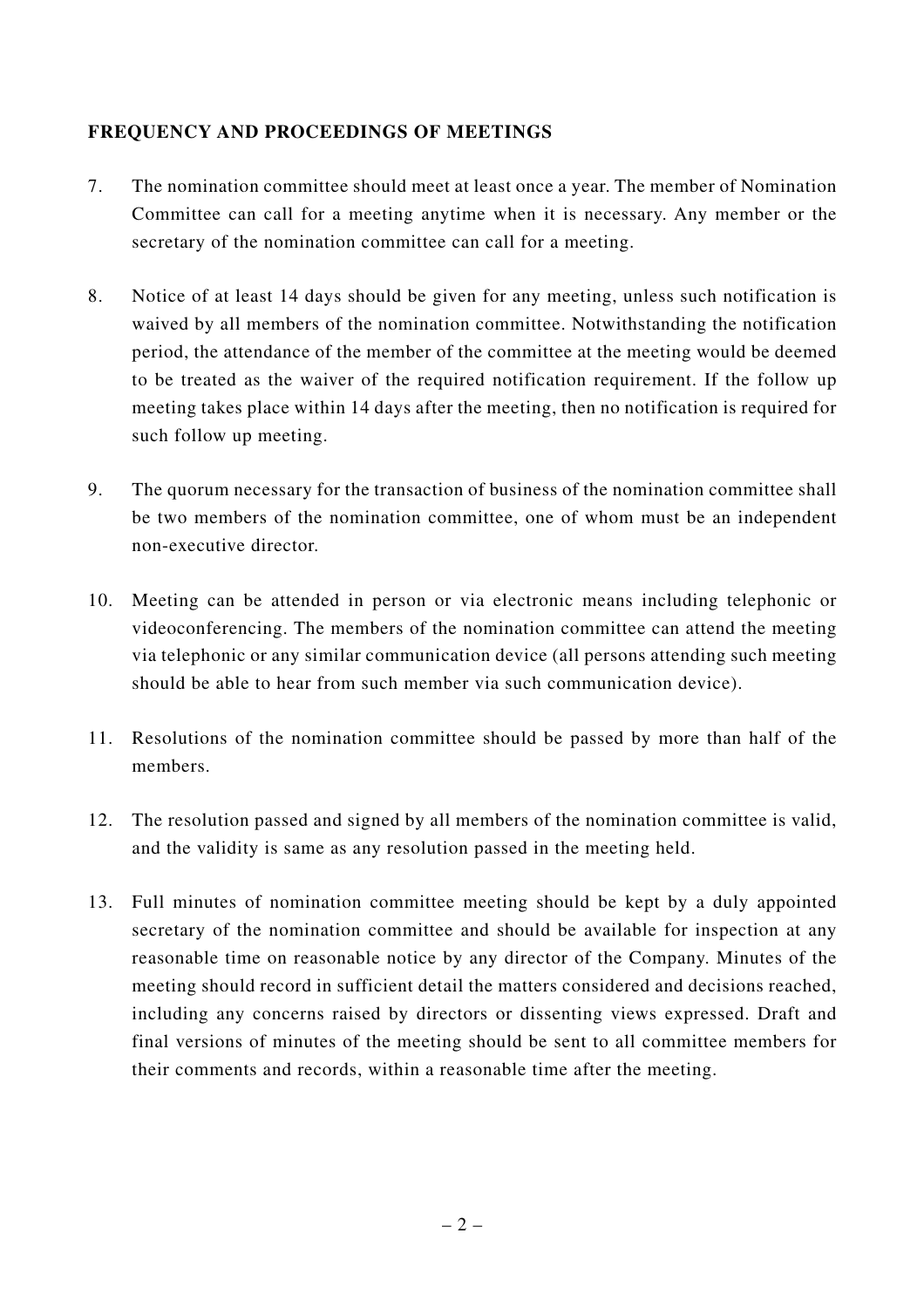#### **MEETING ATTENDANCE**

- 14. Upon invitation from the nomination committee, the chairman of the Board and/or the general manager or the chief executive officer, other staff members responsible for the human resources function, external advisor and the other persons can be invited to attend all or part of any meeting.
- 15. Only the members of nomination committee can vote in the meeting.

### **ANNUAL GENERAL MEETINGS**

16. The chairman of a nomination committee or (if absent) the other member of a nomination committee (must be an independent non-executive director) should attend the annual general meeting of the Company, and handle the shareholders' enquiry on the activities and responsibilities related to the nomination committee.

#### **RESPONSIBILITIES, DUTIES, POWERS AND FUNCTIONS**

- 17. The nomination committee shall have the following duties and powers:
	- (a) review the structure, size and composition (including the skills, knowledge and experience and diversity of perspectives) of the Board at least annually and make recommendations on any proposed changes to the Board to complement the Company's corporate strategy. When reviewing the structure, size and composition of the Board, the nomination committee shall take into consideration of a number of factors, including but not limited to gender, age, cultural and educational background, or professional experience in accordance with the board diversity policy adopted by the Company from time to time to achieve Board diversity;
	- (b) to identify individuals suitably qualified to become Board members and select or make recommendations to the Board on the selection of individuals nominated for directorships;
	- (c) to assess the independence of independent non-executive directors;
	- (d) make recommendations to the Board on the appointment or re-appointment of directors and succession planning for directors, in particular the chairman and chief executive of the Company;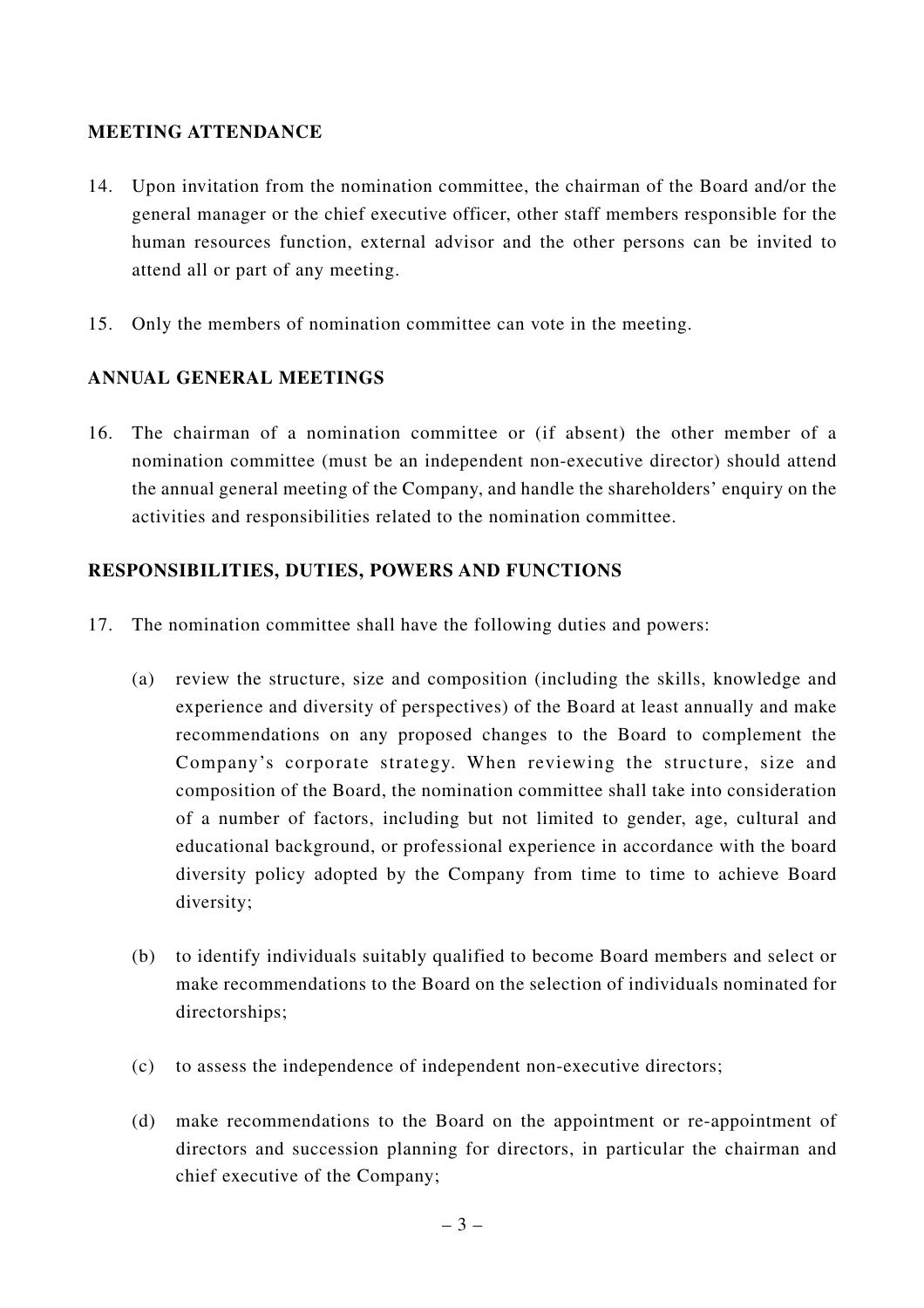- (e) to review the policy on Board diversity (the "**Board Diversity Policy**") and any measurable objectives for implementing such Board Diversity Policy as may be adopted by the Board from time to time and to review the progress on achieving the objectives, and to make disclosure or its review results in the annual report of the Company annually;
- (f) to report annually, in the corporate governance report contained in the Company's annual report, on the Board's composition under diversified perspectives, and monitor the implementation of the Board Diversity Policy;
- (g) where the Board proposes a resolution to elect an individual as an independent non-executive director at the general meeting, it should set out in the circular to shareholders and/or explanatory statement accompanying the notice of the relevant general meeting:
	- (i) the process used for identifying the candidate and why the Board believes the candidate should be elected and the reason why it considers the candidate to be independent;
	- (ii) if the proposed independent non-executive director will be holding their seventh (or more) listed company directorship, the reason why the Board believes the candidate would still be able to devote sufficient time to the Board;
	- (iii) the perspectives, skills and experience that the candidate can bring to the Board; and
	- (iv) how the candidate can contribute to diversity of the Board.
- (h) conform to any requirement, direction, and regulation that may from time to time be prescribed by the Board or contained in the constitution of the Company or imposed by the Rules Governing the Listing of Securities on The Stock Exchange of Hong Kong Limited or applicable law; and
- (i) to consider other matters, as determined or assigned by the Board from time to time or otherwise required by the Listing Rules from time to time.